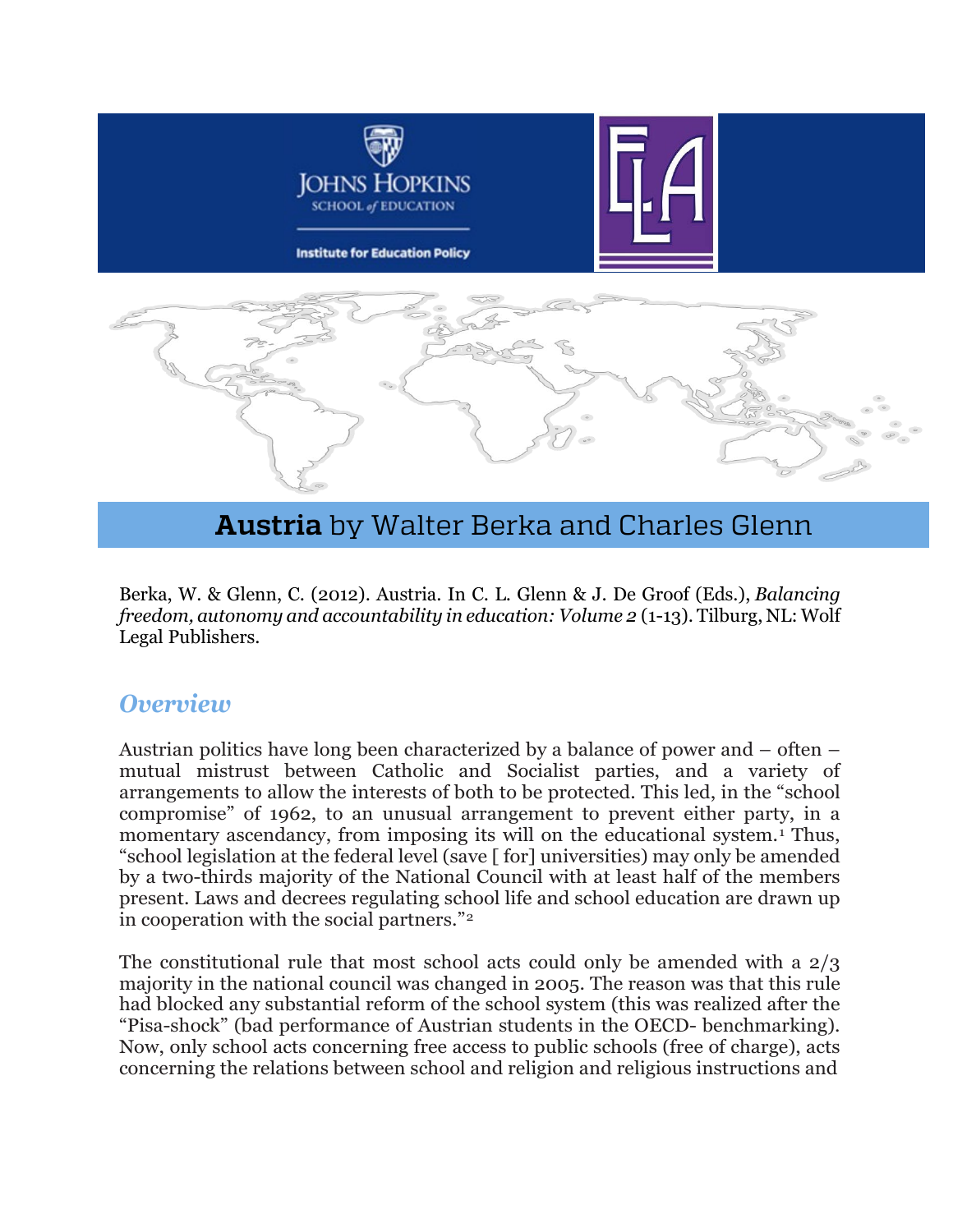any deviation from the so-called principle of a "differentiated school system" need the 2/3 majority.

## *The structure of schooling*

Austria is a federal state, but with more control over education exercised by the central government than is the case in Belgium, Germany, Switzerland, or the United States.

The *Constitution* (see below) defines the respective authorities in education and it provides (since 2005) for an extended list of educational goals.

The legally-established educational authority (*gesetzlichen Schulerhalter*) is the national government (*Bund*), to the extent that legislation and implementation in matters pertaining to the establishment, maintenance, and closing of public schools are national affairs (that is for public schools after compulsory education – "mittlere und höhere Schulen"). The legally-established educational authority is the state (*Land*) or, as the laws may provide, the community (*Gemeinde*), to the extent that legislation and regulation and implementation in matters pertaining to the establishment, maintenance, and closing of public schools are state affairs (schools for compulsory education "Volksschulen und Hauptschulen").[3](#page-13-2)

The federal government pays the salaries of teachers at public schools and also of teachers at independent schools which have been accorded official recognition. Only those at independent schools run by recognized denominations have a right that their teachers be paid by the state; other private schools can receive state grants which cover only part of their costs for personnel. (see below)

In additional to the national Ministry of Education, there are regional education boards which are the official employers of all teachers at public compulsory schools, and issue decrees and general regulations on the structure, organization, setting up and maintenance as well as on the closing down of schools providing general education.

Since 1993, a greater degree of decision-making authority has been given to individual schools in such matters as defining how instruction will be organized (*Lehrpläne*), how discretionary funds will be spent, and what educational specialties (*Unterrichtsschwerpunkten*) to develop. In some provinces there is also flexibility about the amount of time to allot to each subject. These decisions are made in consultation with a school council (*Schulgemeinschafts-ausschuß)* representing parents, teachers, and older pupils.[4](#page-13-3)

In 1999-2000, there were 5,679 public schools and 528 publicly-recognized private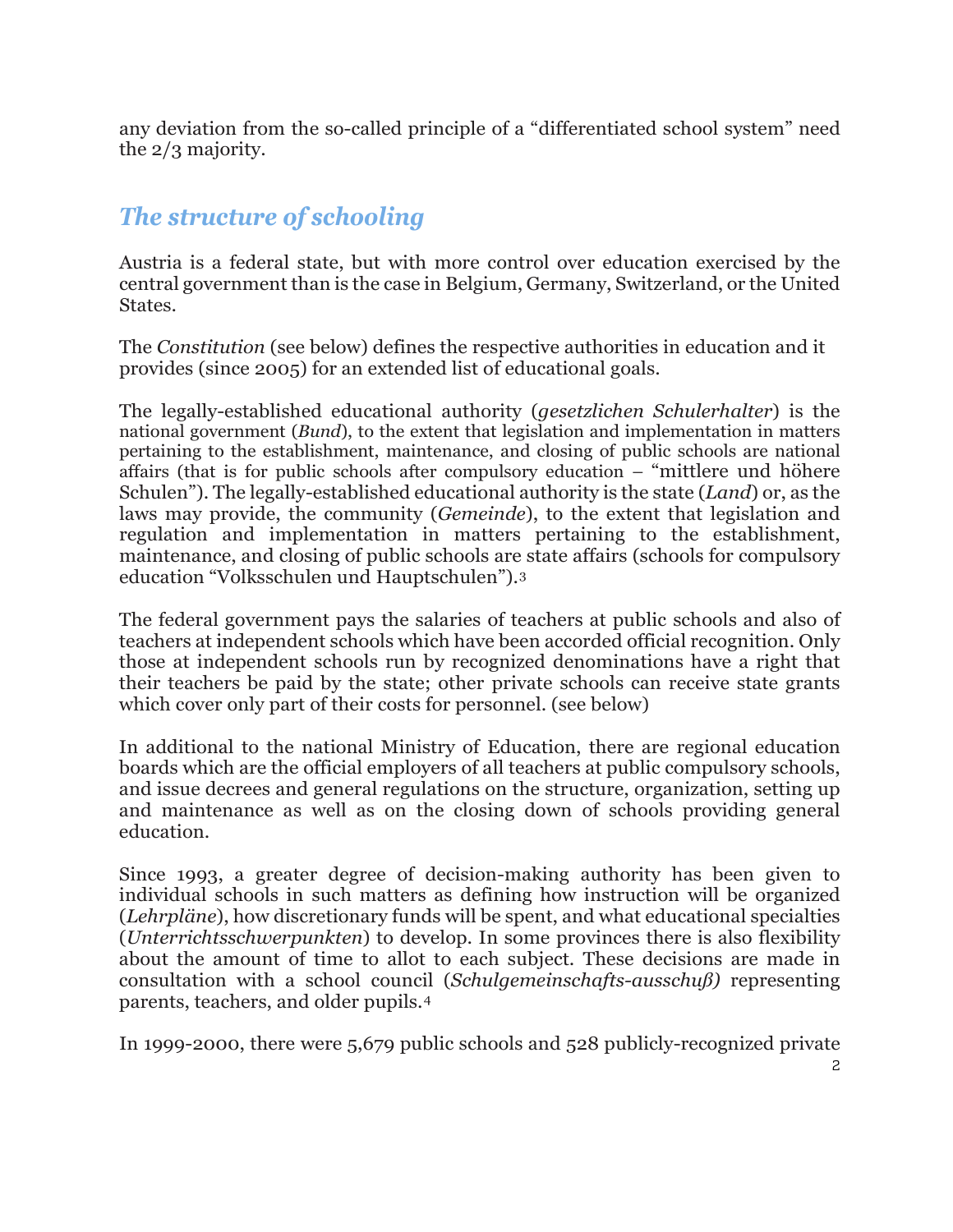schools (with "*öffentlichkeitsrecht*"), and about 10 private schools without that recognition.

### *The legal framework*

Under the Austrian legal system, the first area to be regulated by the Federal Constitutional Act of 18 July 1962 was the competency of federal and provincial authorities in the field of education and schooling, thus affording a basis for the 1962 school acts. This constitutional act defines the term 'statutory school- maintaining authority,' which may be a federal or provincial agency. Schools established and maintained by the statutory school-maintaining authority are public schools; they are universally accessible. Schools which are not public schools are private schools; they are accredited under the provisions of the Private Schools Act. The act is also the basis for the organization of the federal school authorities in the provinces and districts; these school authorities are termed provincial school boards and district school boards, respectively.

Fundamental rights concerning the education system in Austria are constitutionally guaranteed, but although the Federal Constitutional Act (*Bundesverfassungsgesetz*) constitutes the main source of constitutional law, it is by far not the only document of which Austria's constitutional order is composed.

With regard to constitutional provisions in the field of education Art. 17/5 of the Basic Law (*Staatsgrundgesetz*) from 1867 first stipulated the principle of supreme state responsibility for the school sector. The article empowered the state to direct and supervise the entire educational system.

All citizens of the state are entitled to set up and teach at educational institutions as long as they have furnished proof of their ability in this regard in accordance with the law. (...) The state is vested with the right of supreme control and inspection of the entire teaching and education system.[5](#page-13-4)

The provision must be seen in connection with Art. 14/6 of the Federal Constitutional Act which assigns to the Federation (Bund), the provinces (Länder) or the local communities (Gemeinden) the responsibility to maintain public sector schools. It has been concluded from this provision that establishing and running schools is a public task.

The *Constitution* (revised 1989) stipulates in article 14 that

(6) Public schools are those schools which are established and maintained by the legally-established educational authorities (*gesetzlichen Schulerhalter*) ... Admission to public schools is open to all without distinction of birth, sex,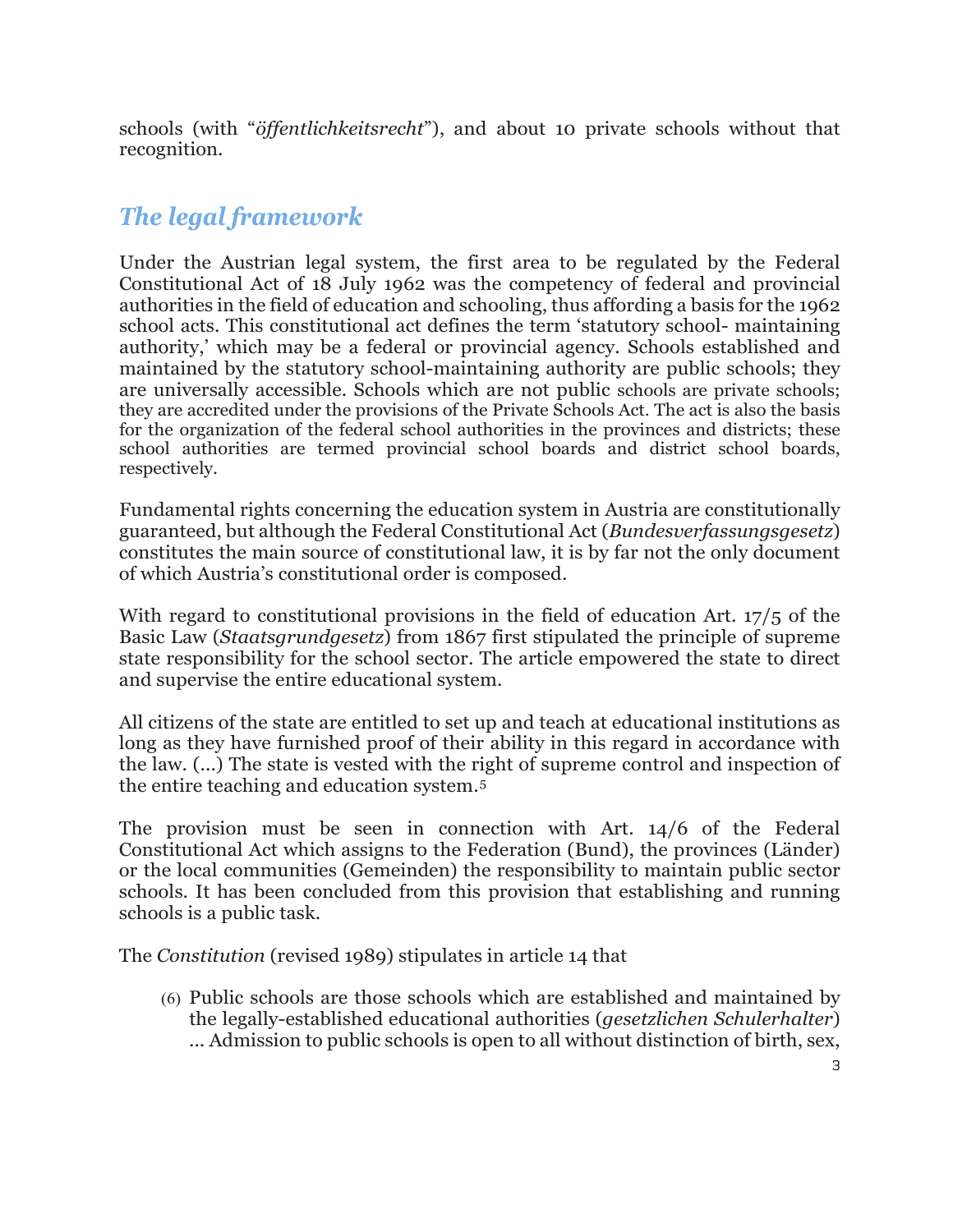race, status, class, language and religion.

(7) Schools which are not public (*öffentlich*) are private schools; they may, in compliance with statutory provisions, be accorded public status (*öffentlichkeitsrecht*).

There are a number of federal laws which regulate the system of schooling, which are amended frequently.

The *School Organization Act* provides for unlimited and free-of-charge access to all levels of public schools and for co-education in all public schools, as well as provisions on curricula and pilot projects. *It is the core of the 1962 school acts, containing for the first time an all-encompassing enumeration and systematic regulation of most types of school.*

The *Federal School Inspectorate Act* regulates the jurisdiction and the stages of appeal concerning the supervision and inspection of schools. Administration of the educational system and school inspection are carried out on behalf of the federal authorities by the Federal Ministry of Education and Cultural Affairs as the supreme authority, the provincial schools boards responsible to it, and the district school boards responsible to the provincial school boards.

The *Compulsory Education Act* regulates compulsory general schooling between the ages of 6 and 15 years and compulsory vocational schooling. Parents may choose which school their children will attend. Compulsory education comprises

- Compulsory general schooling (first to ninth school years);
- Compulsoryvocationalschooling;
- Compulsory agricultural and forestry schooling.

The *School Schedule Act* specifies the number of lessons per week for the various school types governed by the School Organization Act. It contains regulations concerning the school year, the instructional year, school days, holidays and vacations, lessons (periods), and breaks.

The *Private Schools Act* regulates the establishment and operation of private schools and private student boarding houses, accreditation of private schools, subsidies to private schools, inspection of private schools, and administrative competencies.

The *Religious Education Act* regulates the provision of religious instruction in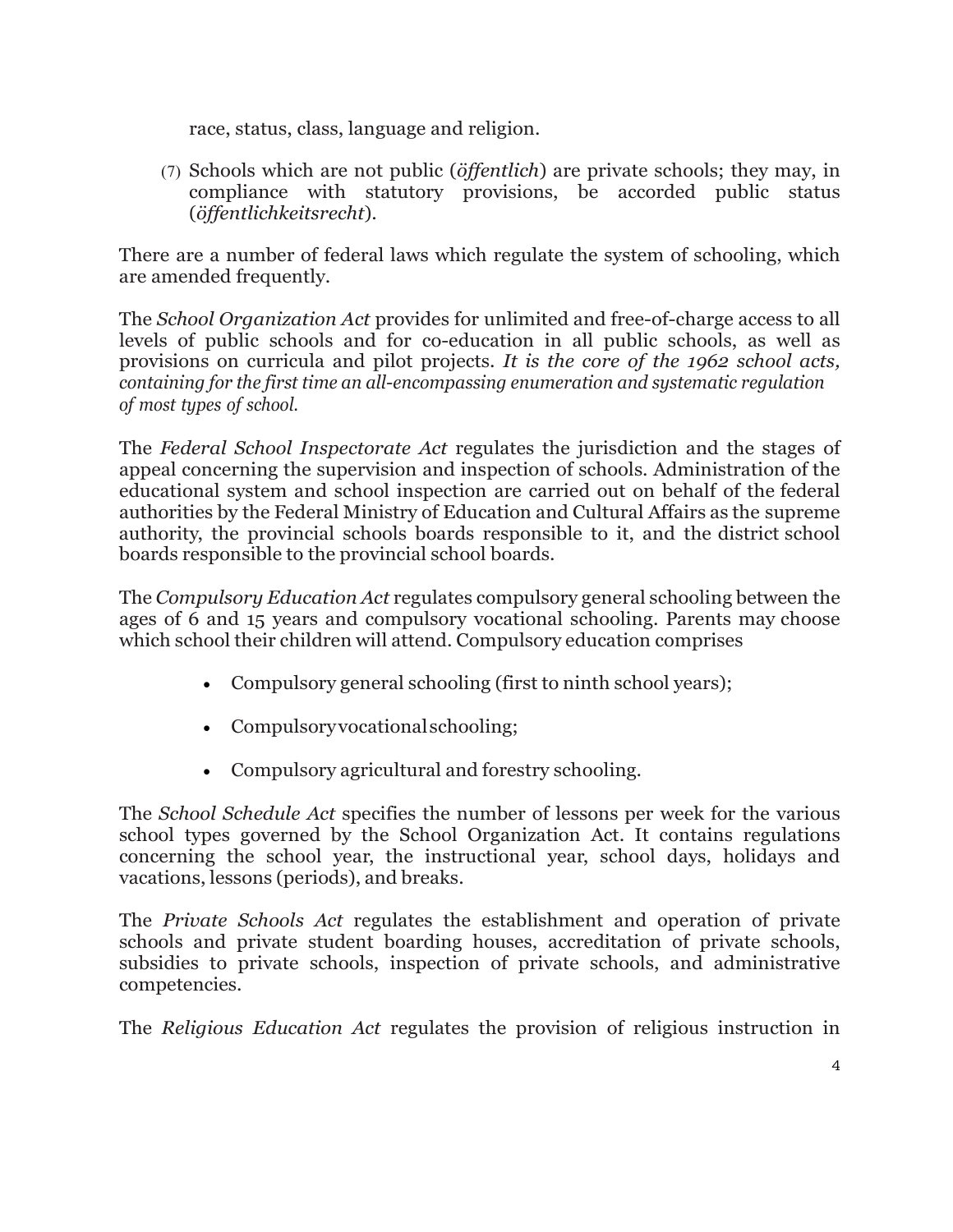#### public schools.

The *School Education Act* regulates the internal organization of schools and provides for the right of teachers, parents and pupils to participate in decisionmaking processes in schools. Furthermore, it contains provisions on admission to schools, on entrance exams and aptitude tests, on teaching and assessment matters, on the transfer to and repetition of a grade, on the maximum length and completion of school attendance, on examinations, school regulations, the functions of teachers, teacher meetings, the relationships of schools and pupils, schools and parents, and schools and teachers, on the extended school community and on other matters.

Provincial legislation specifies the norms for the setting up of private kindergartens, and the 1962 *Concordat* with the Vatican authorized the subsidized provision of teachers, a policy which has been extended to all types of denominational schools. For the further development of the school system, two acts in the field of social policy must also be considered of major importance. The *Studies Promotion Act* and the *Student Grants Act*  give students the legal right to study grants and talent scholarships (university and other post-secondary courses) or to school grants and boarding grants (secondary schools); social need and academic success as the prerequisites for such grants are defined, as well as their types and amounts, and questions of procedure.

### *Freedom to establish non-state schools*

The constitutional law acknowledges the right to found private schools. Art. 17/2 of the Basic Law from 1867 endows every citizen (since Austria's accession to the European Union the term citizen has to be read as citizen of the Union) with the right to found establishments for instruction and education and to teach there, provided that the legal requirements for doing so have been met.

Art. 14/7 of the Federal Constitutional Act entitles all private schools that fulfill the conditions laid down by the Private School Act to "*öffentlichkeitsrecht*," a form of public recognition which puts these private schools in a status equal to that of public sector schools.

These requirements are stipulated in the *Private School Act* of 1962, which provides that independent schools may obtain *öffentlichkeitsrecht*, with recognition of the competencies which they certify, if their teachers meet the same qualifications as public school teachers and if the organization including equipment, curriculum and instruction provided "correspond[s] in the essential parts with the respective curricula of public schools. The head teacher and teaching staff must be in possession of the teaching qualification required for the type of school concerned.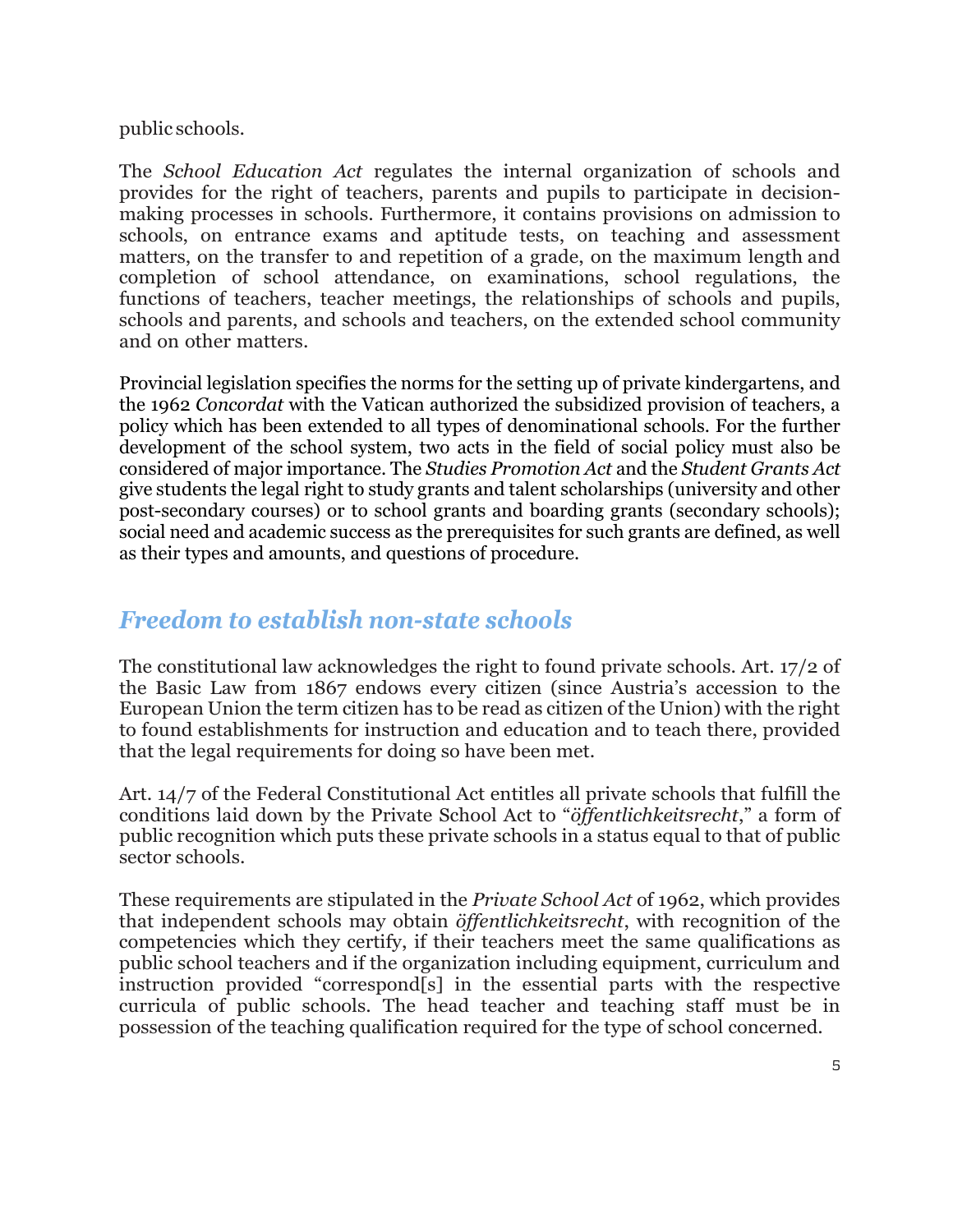Private schools with alternative curricula or deviating forms of organization will be recognized if their curricula and organization are approved by the Ministry of Education. In order to gain recognition, they must prove that the instruction provided meets the requirements of the responsibilities of the Austrian school system."[6](#page-13-5)

Regional education authorities must be notified at least three months before a school begins operation, during which period they may refuse permission if the proposal is in violation of law.

# *Homeschooling*

The compulsory schooling obligation may be met not only by attending a school, but also by receiving equivalent instruction such as home schooling. The right to instruction at home is provided by the *Constitution*, which safeguards parents' right to teach their children who are of school age at home instead of sending them to a private or public sector school.

The Constitutional Court ruled, in 1954, that neither the national government nor the provinces could place any kinds of limitations upon the provision of home schooling. As a result, it may not be limited to the education of an individual child by his parents, but may extend to instruction of groups of children. Such arrangements have been used as a means of starting alternative schools on a small scale.[7](#page-13-6)

It should be noted, however, that public authorities have the right to insist that the education provided by home schooling be equivalent to (though not identical to) that provided in the public schools.

# *School choice not limited by family income*

Section 5 of the 1962 *School Organization Act* lays down that "in addition to the exemption from school fees provided for under other enactments relating to public compulsory schools, the attendance at any other public schools now covered by this federal act shall also be free of charge*.*

The principle of equal educational opportunities is socially ensured by grants (school and boarding-school allowances, lower annual fees).

In Austria, equality of opportunities and freedom of choice are inseparably connected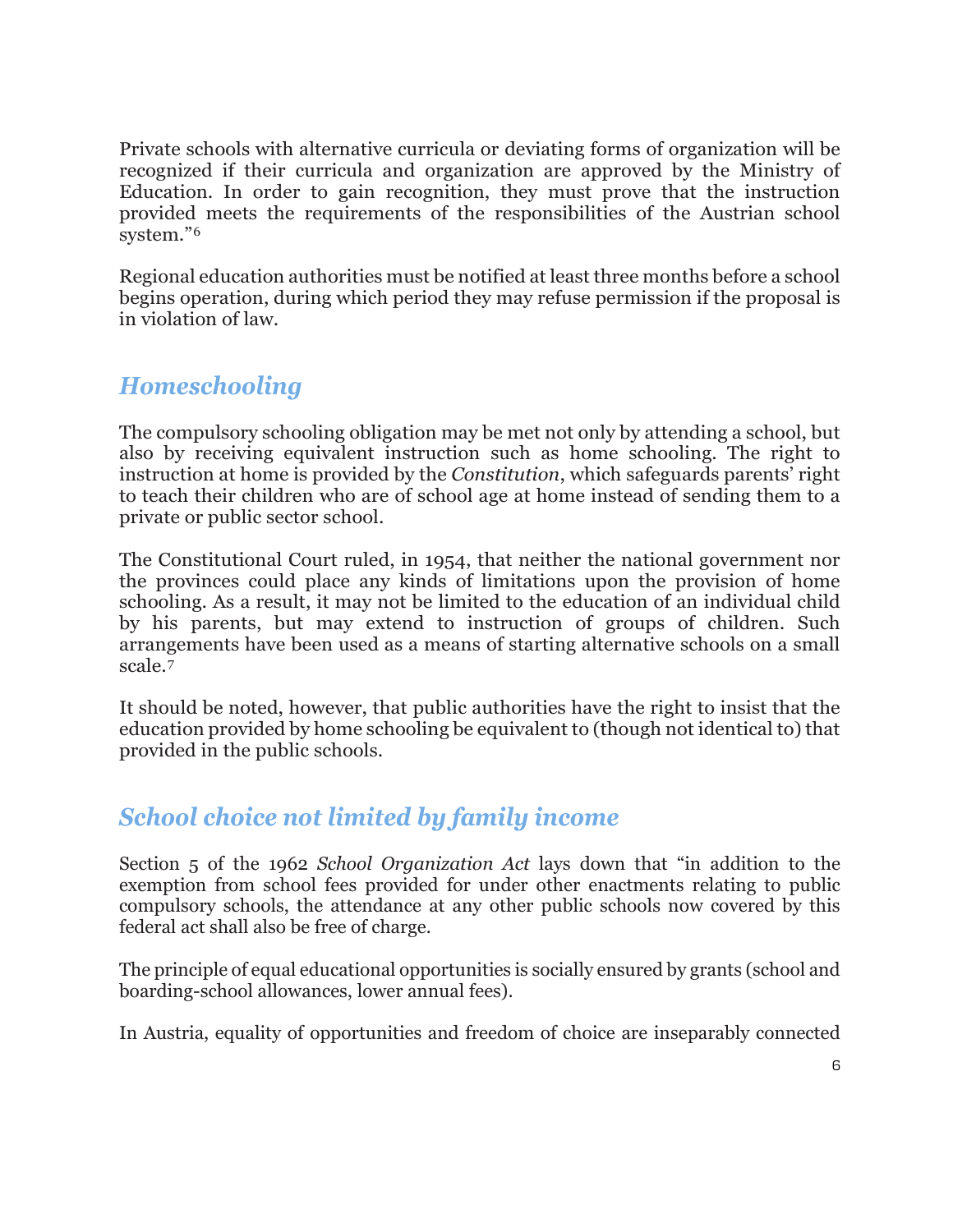with the right to education. However, this freedom of choice presupposes extensive information on the matter to be chosen about. Accordingly, in order to realize this right to education, an extensive system of educational counseling was created. This is to enable pupils to avail themselves optimally of the existing possibilities of the educational system and to choose responsibly the educational career adequate to the structure of their talents, personalities, and interests.

Measures of financial support in connection with school attendance are envisaged in the Student Grants Act, Federal Legal Gazette No. 455/1983, and in section 31, letters a to h, of the Family Load Distribution Act, Federal Legal Gazette No. 376/1967, each as amended.

The Student Grants Act provides, if the pupil shows adequate achievement and is financially in need of support, school and boarding-school allowances from the 9th grade, as well as special school allowances for students at schools for working adults who are about to take their final examinations.

According to the Family Load Distribution Act, all pupils receive suitable and necessary textbooks free of charge; in addition, they have a legal title to free travel to and from school. In both cases, small deductibles apply.

There are several types of private schools which may be distinguished by possibility of State intervention:

private schools without "*öffentlichkeitsrecht*" (public recognition) do not get any subventions. They must only comply with safety regulations, etc., but attending them does not fulfil the obligation of compulsory schooling;

schools declared suitable by the Federal Ministry for fulfilling the obligation of compulsory schooling but not empowered to issue public certificates;

private schools which are empowered to issue public certificates, whose expenses for teaching staff *may be* subsidized;

schools of one of the types listed in the *School Organisation Act*, which must comply with all regulations that public schools are subject to, with the exception of open admission and absence of tuition fees. Expenses for teaching staff at these private schools with "*öffentlichkeitsrecht*" are subsidized.

Under the *Private School Act*, only the schools operated by the legally recognized religious communities (which means, above all, Catholic, but also some Protestant and Jewish schools) are entitled to public funding covering all of their personnel costs. Schools maintained by statutorily recognized churches and religious communities have a legal entitlement to the provision of teaching posts necessary to fulfil the curriculum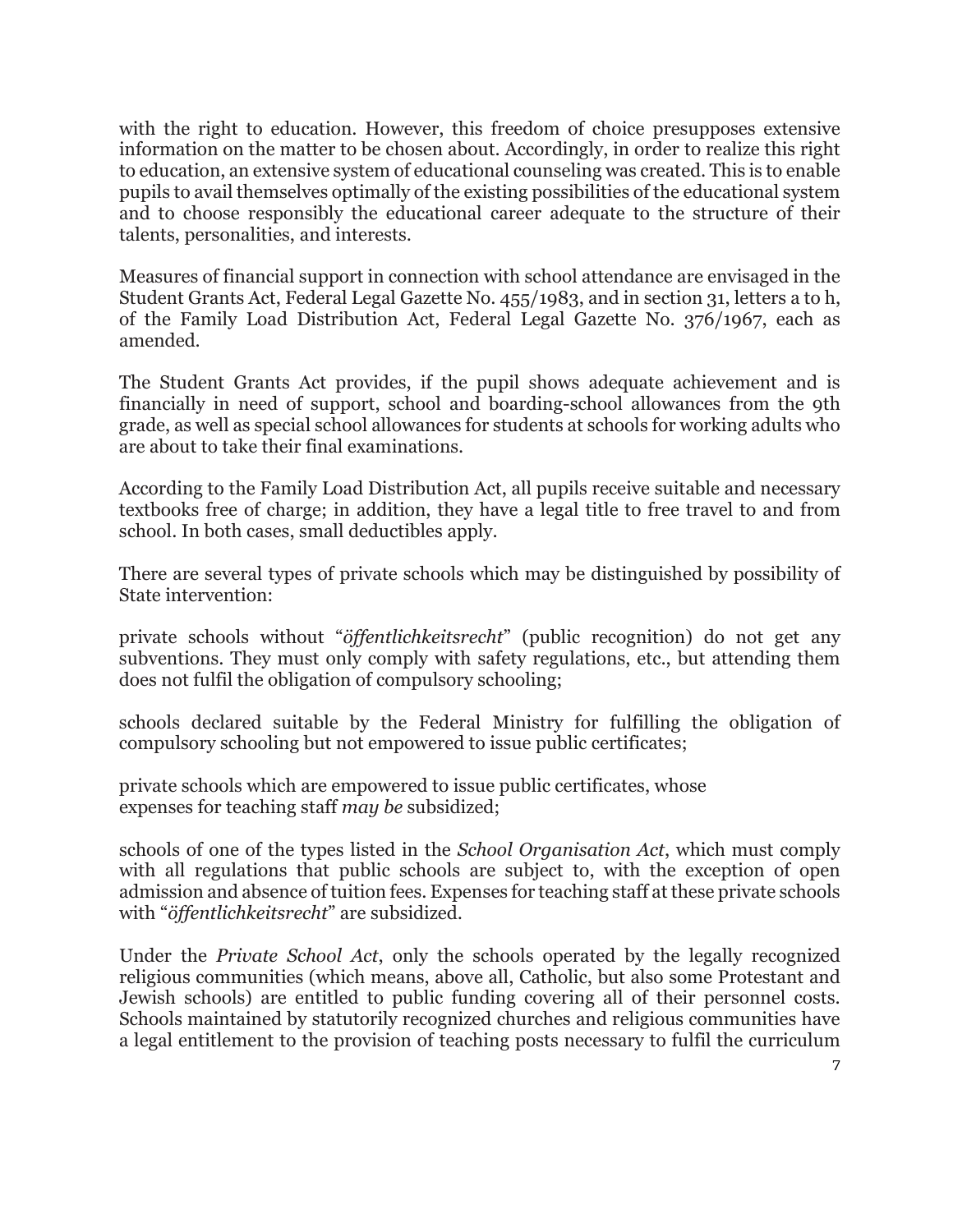(full financial support). The subsidies normally take the form of the allocation of teachers under contract of employment (under public or private law) with the Federation or (for private compulsory schools) with a *Land*; these are known as "live subsidies." Money payments are also possible, though not required.

It is up to the discretion of the Minister of Education whether to award subsidies to nonconfessional independent schools which offer a distinctive pedagogy. Only "live subsidies" are permitted, although no legal entitlement for the allocation of such subsidies exists. In practice the public support has covered only a small part of their costs. This unequal treatment has been appealed, unsuccessfully, to the European Commission on Human Rights.[8](#page-13-7)

As a result, representatives of the twelve Waldorf (Steiner) schools claim that public funds cover only four percent of their costs.[9](#page-13-8)

There exist no regulations in relation to school fees at private schools.

The *Private School Act* does not guarantee funds to meet the equipment and maintaining building cost, but allows private schools to apply for a subsidy to the Ministry, on the basis of a particular contract.

# *School distinctiveness protected by law and policy*

Amendments to the *School Organization Act* have permitted greater autonomy at the school level since 1993. The main objective of the reform is to allow schools to develop a school image of their own by adjusting themselves to local requirements.[10](#page-13-9)

Lower secondary schools are permitted a measure of autonomy to introduce their own modified curricula, specifying certain areas such as modern foreign languages, sports, fine arts, science and technology, ecology, computer science etc. Some offer an orientation towards sports or musical education The prescribed curricula may be modified and adapted to the individual pupils' interests and to the needs and requirements of the regional areas.

At the upper secondary level, the various forms and special types of secondary academic schools constitute a range of options among which students may choose. Within the framework of school autonomy and pilot projects, the individual schools may modify their curricula and develop their own specific profiles. There are special types of schools for students gifted in music, arts and sports as well as schools for cadre athletes and the school for the ballet students of the Vienna State Opera.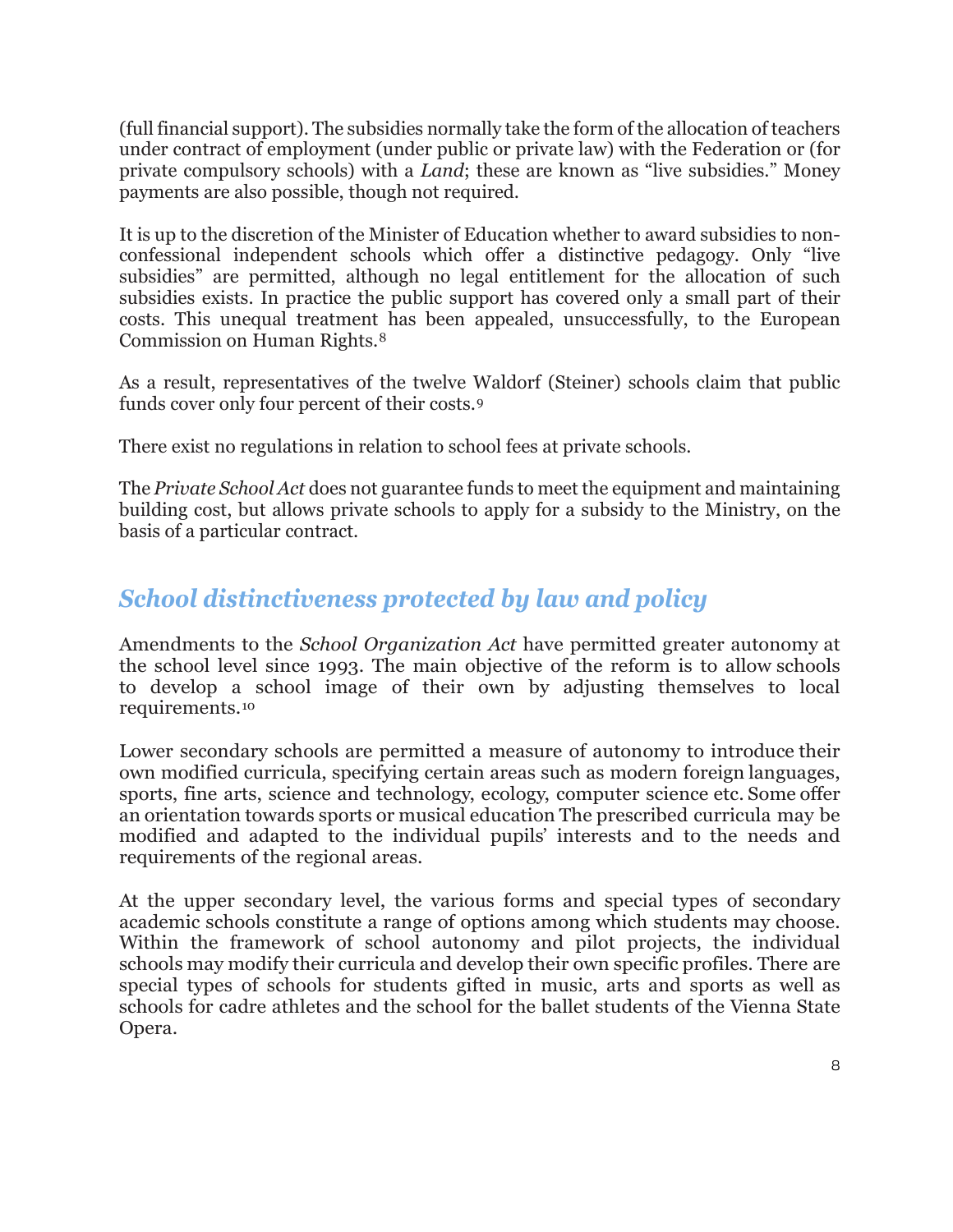Independent schools, Jach concludes, have broad freedom in theory to shape the education they provide, but this has been limited significantly by the conditions attached to public funding, on the one hand and, on the other, by the requirements for obtaining public status. Normally, independent schools are granted *öffentlichkeitsrecht* only if they are similar to (*gleichartig*) and not simply equivalent to (*gleichwertig*) public schools. Exceptions can be made in individual cases through approval by the national ministry, and it is by this means that a number of alternative schools have been able to acquire the authority to certify the competencies achieved by their pupils.[11](#page-13-10)

#### *Distinctive character*

Austrian law and policy have been far more sensitive to the parental right to choose a school that is religiously distinctive, than to choose one that has a distinctive pedagogical character. The issue appears to be a failure to recognize that a distinctive pedagogy may, under the conditions of contemporary cultural pluralism, in fact express an understanding about the world and the goals of education that is functionally "religious."

### *Decisions about admitting pupils*

In section 4, the 1962 School Organization Act provides that "entry into every school shall be common to all, without discrimination as to birth, gender, race, social background, class, language, or religion, with the proviso that schools and classes may be set up which are designed only for boys and only for girls. Admission of a pupil to a school may be refused only if the pupil does not meet the requirements for admission as laid down in the school regulations, if the pupil does not live in the area served by the school, if, when no specific area is served, the school is overcrowded. Private schools shall come under the provisions of section 1 with the proviso that, at schools established according to the laws of, and maintained by, a legally recognized church or religious community or other legal body, except that body be a trading company or public corporation, it shall be permissible to select pupils for admission according to religion, creed or native tongue."

In general only in case of becoming overcrowded, schools not belonging to a school district may refuse pupils that fulfil the admission criteria stipulated by law.[12](#page-13-11)

The law differentiates between the admission to school as an ordinary or an extraordinary pupil. To be admitted as *ordinary* pupils, children must fulfil the legal prerequisites for admission to the respective tye or stage of school (age, qualification); they must know the language of instruction to such an extent as to be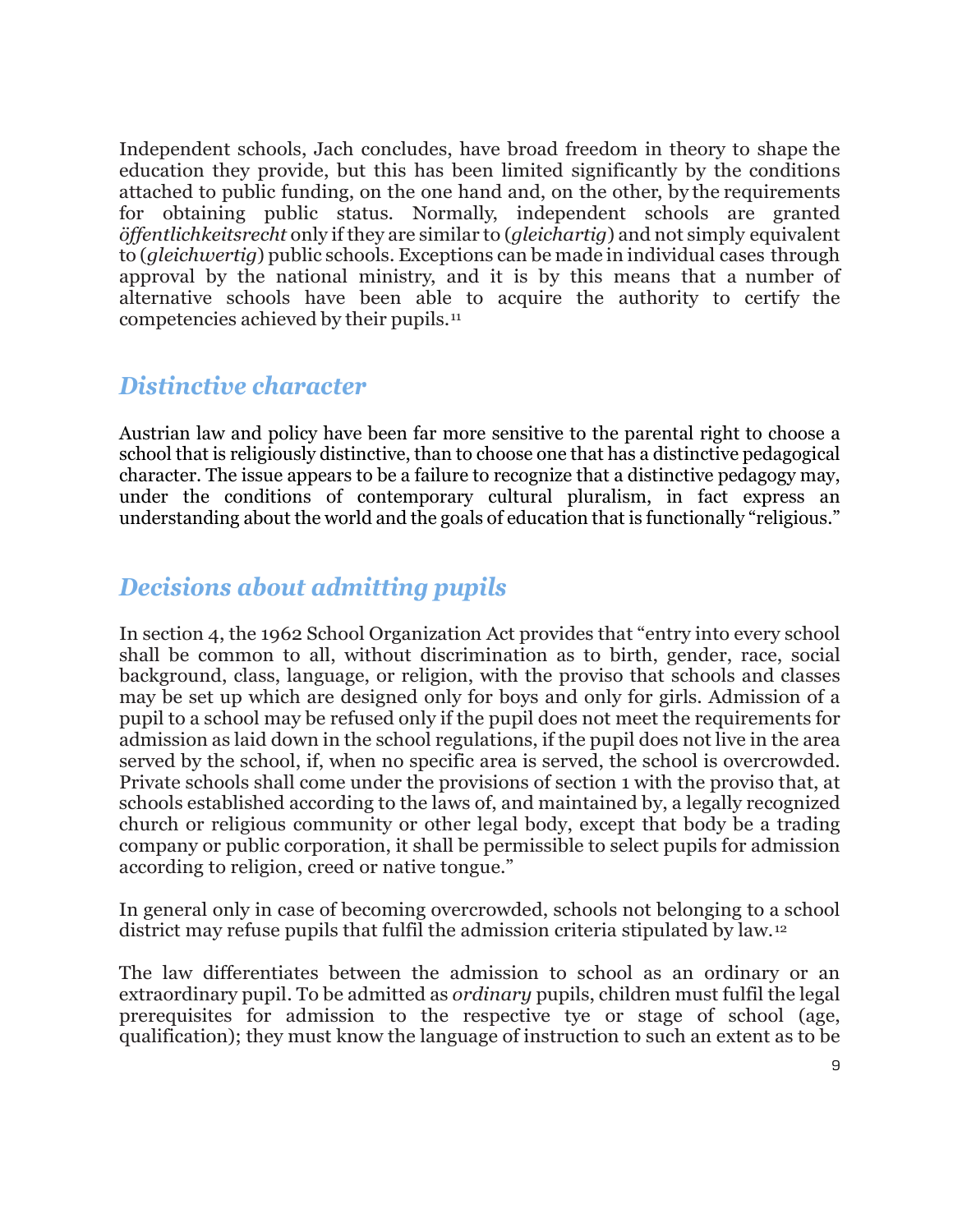able to follow the instruction; and finally they must be from the point of view of their health and body considered to be suited for the respective type of school.

The necessity of sufficient knowledge of the language of instruction would prevent many children belonging to a national minority in Austria from access to school. The law therefore contains an exception clause concerning this prerequisite for children belonging to a national minority in Carinthia and in Burgerland, under condition that these children have registered for a minority school ruled by the Minority School Act for Carinthia or have been admitted to a minority school ruled by the Minority School Act for Burgenland. Refugee children and children of migrant workers, however, fall within the scope of the language barrier mentioned above. Most of them, therefore, are admitted to Austrian schools as *extraordinary* pupils.

The necessity of sufficient mental and physical health can amount to a barrier for handicapped persons. Since 1993 handicapped persons should, as far as possible, be integrated into elementary schools, and since 1996 in the first four stages of the secondary education.

The expulsion of pupils from schools is sometimes necessary to prevent other pupils from constant danger to their morality, their physical integrity and their property. The decision on expulsion is not taken by the director or any other body of the school concerned but by the District School Council (*Bezirksschulrat*) in case of a pupil attending a school providing a general compulsory education. Concerning other schools the decision on expulsion is taken by the Federal State's School Council (*Landesschulrat*). The application for such a decision is made by the conference of all teachers of the respective school (*Schulkonferenz*) under the guidelines of the director of the school after having heard the justification of the pupil and the statement of his/her parents. The decision is open for appeal to the next level as well as to revocation.

At private schools, different or additional rules concerning the obligations of pupils and the rules of school may be included into the contract on the admission of pupils to these schools. These different or additional exigencies must be brought to the knowledge of the school authorities.

Parents can remove their child from instruction in their religion, which otherwise is compulsory for all children with legally accepted religious denomination. Children are excused from going to school on certain days, if this is demanded by their religion. Children can be excused from specific subjects only for reasons of their health.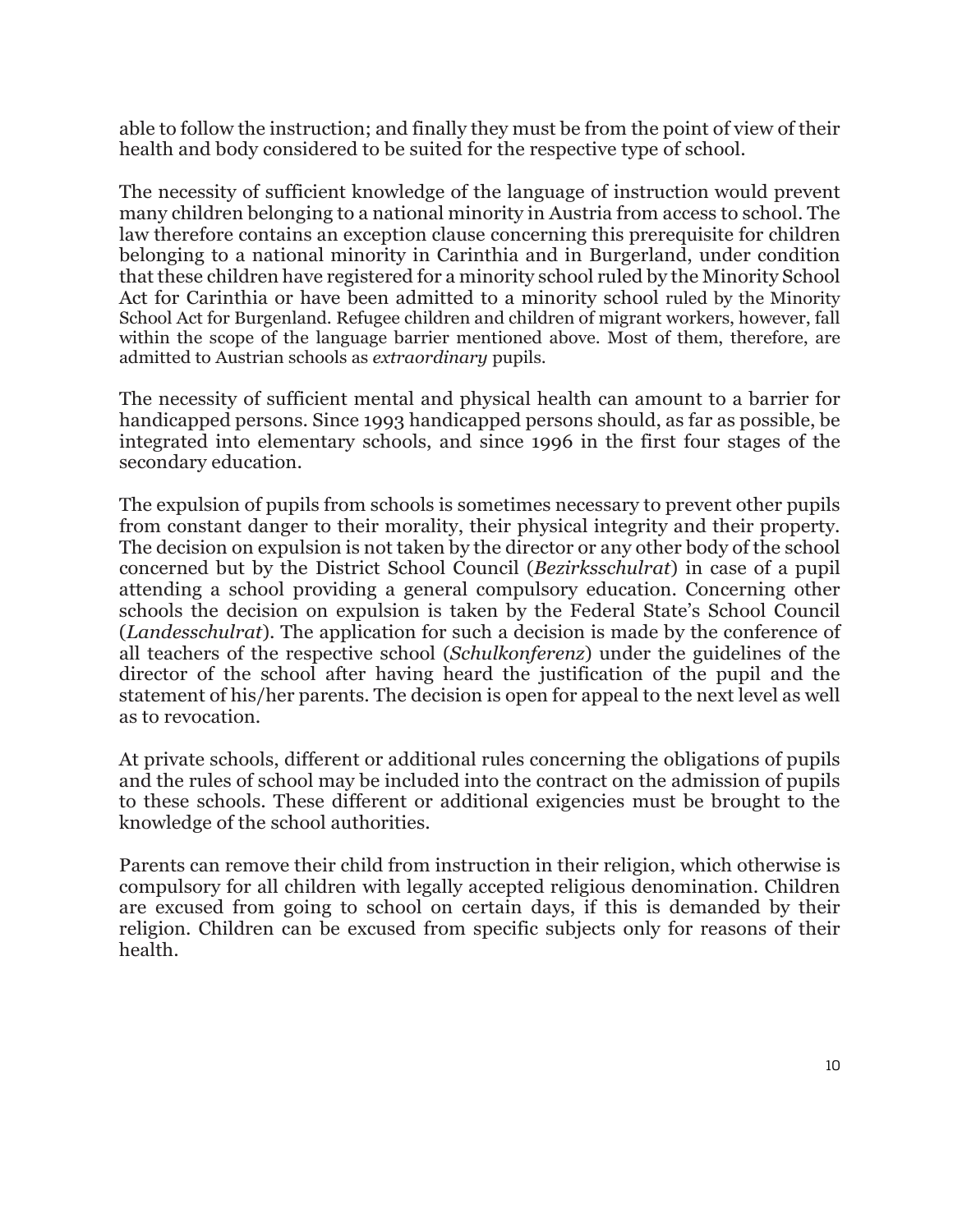# *Decisions about staff*

The leadership of a subsidized independent school have authority to select staff on the basis of its own criteria additional to those established by government, based on the school's distinctive character. To a subsidized school maintained by a legally recognized church or religious community a teacher can only be allocated if she or he consents and if the appropriate religious authorities apply for or do not object against her or his assignment.

The person or body maintaining the school is responsible for hiring the head teacher and teachers. There is a strong division within the teaching profession: teachers of compulsory schools are trained in non-university courses, while teachers for the upper secondary general or vocational schools need to have a university degree.

The teaching staff of private schools run by officially recognized churches of religious communities is employed and paid for by the provinces (compulsory school teachers). These schools get the necessary teaching staff from the educational authorities free of charge. Teachers are public employees, either under private or public law. They just teach at the private school to which they have been allocated.[13](#page-13-12)

If no suitable state teacher is available, the school may recruit on its own account and will be reimbursed from public funds.

Church authorities may, for religious reasons, declare that the further employment of a particular teacher is intolerable and apply for the allocation to be rescinded.

An amendment to the *Staff Act on Compulsory School Teachers* increased the competencies of the bodies of parent and teacher co-determination concerning the appointments of principals at compulsory schools.[14](#page-13-13)

# *Accountability for school quality*

Responsibility for school inspection rests in most cases with the district school boards, the provincial school boards, and, as the supreme authority, the Federal Ministry of Education and Cultural Affairs.

Compulsory schools come under the venue of the district school boards in first instance, the provincial school boards in second instance, and the Federal Ministry of Education and Cultural Affairs in third instance. For the academic secondary schools and for all categories of vocational school, first-instance school inspection is generally undertaken by the provincial school boards. School inspection of the compulsory schools and medium-level secondary colleges in the fields of agriculture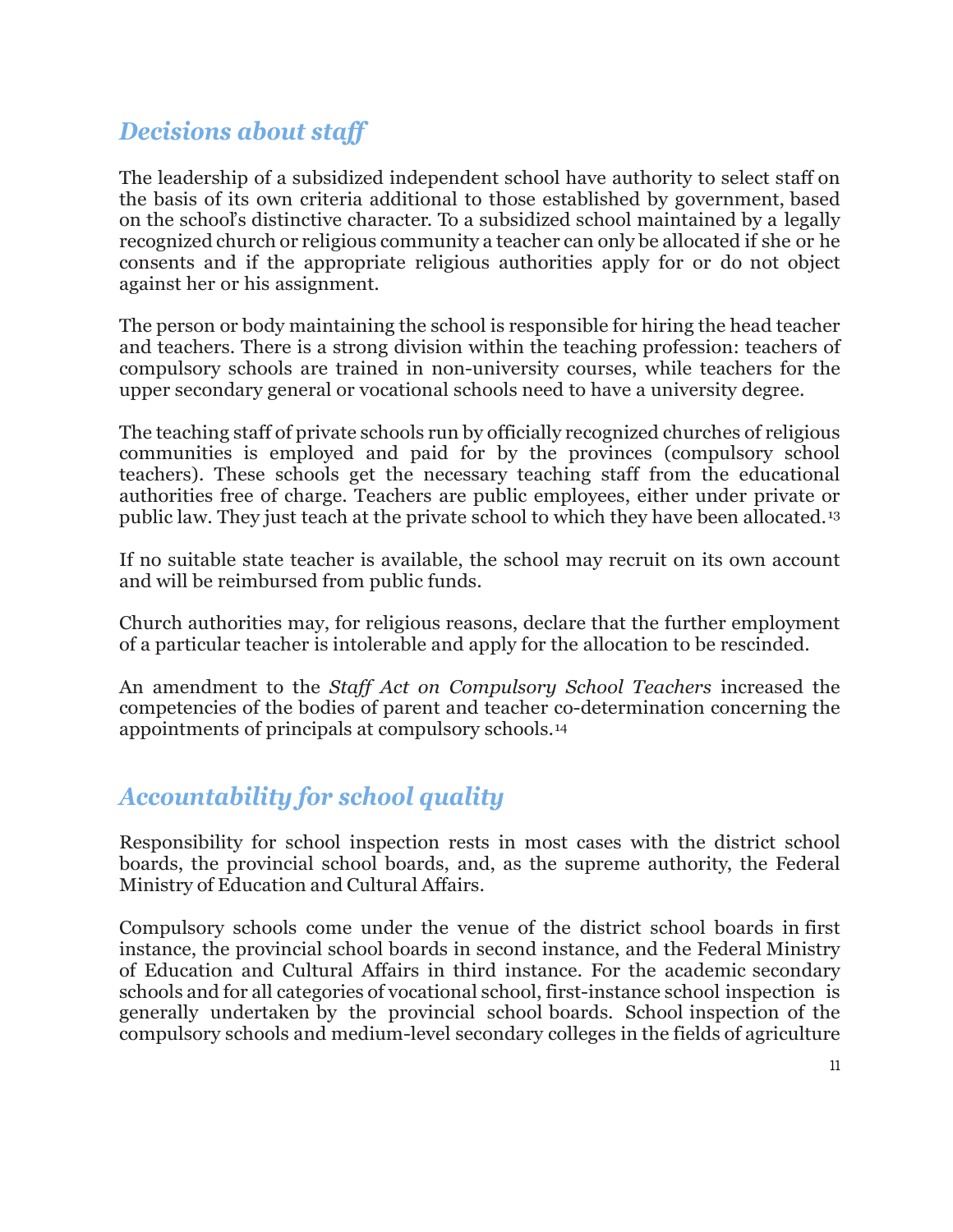and forestry, excepting a few federal schools, is carried out by the provinces.

There are a couple of schools which come directly under the Federal Ministry of Education and Cultural Affairs.

Private schools which are considered equivalent to public schools on the basis of formal recognition by the State are entitled to issue certificates which have the same legal value as those issued by public schools.[15](#page-13-14) Inspection of these schools is the same as for public schools.

Pupils attending or leaving schools that are not comparable to public schools in terms of their concept and aims cannot acquire any entitlements linked with qualifications issued by such schools. A pupil wishing to change from such a private school to a public school must also take a series of assessment examinations. Inspection is limited to the legality of their administrative activities.

The School Instruction Act of 1999 created a uniform framework regarding examinations and applies to all examinations at upper secondary level.<sup>[16](#page-13-15)</sup>

In addition to the external control of the performance of schools by school inspectors all Austrian schools (public or with "*öffentlichkeitsrecht*") are encouraged to take part in the Q.I.S. (Quality in Schools project). The Austrian Ministry of Education intends to support schools to review, monitor and develop their own quality. Teachers, pupils and parents who occupy themselves jointly and systematically with quality issues will in future be an indispensable part of school culture. Autonomous quality assurance and quality development of schools is the precondition and starting point for a future-oriented school system of high quality.[17](#page-14-0)

# *Teaching of values*

According to the *School Organization Act*, section 2, of July 25, 1962,

it shall be the task of the Austrian school to foster the development of the talents and potential abilities of young persons in accordance with ethical, religious and social values and the appreciation of that which is true, good, and beautiful, by giving them an education corresponding to their respective stages of development and their respective courses of study. It shall give young people the knowledge and skills required for their future lives and occupations and train them to acquire knowledge on their own initiative. Young people shall be trained to become healthy, capable, conscientious and responsible members of society and citizens of the democratic and federal Republic of Austria. They shall be encouraged to develop an independent judgement and social understanding, to be open-minded to the philosophy and political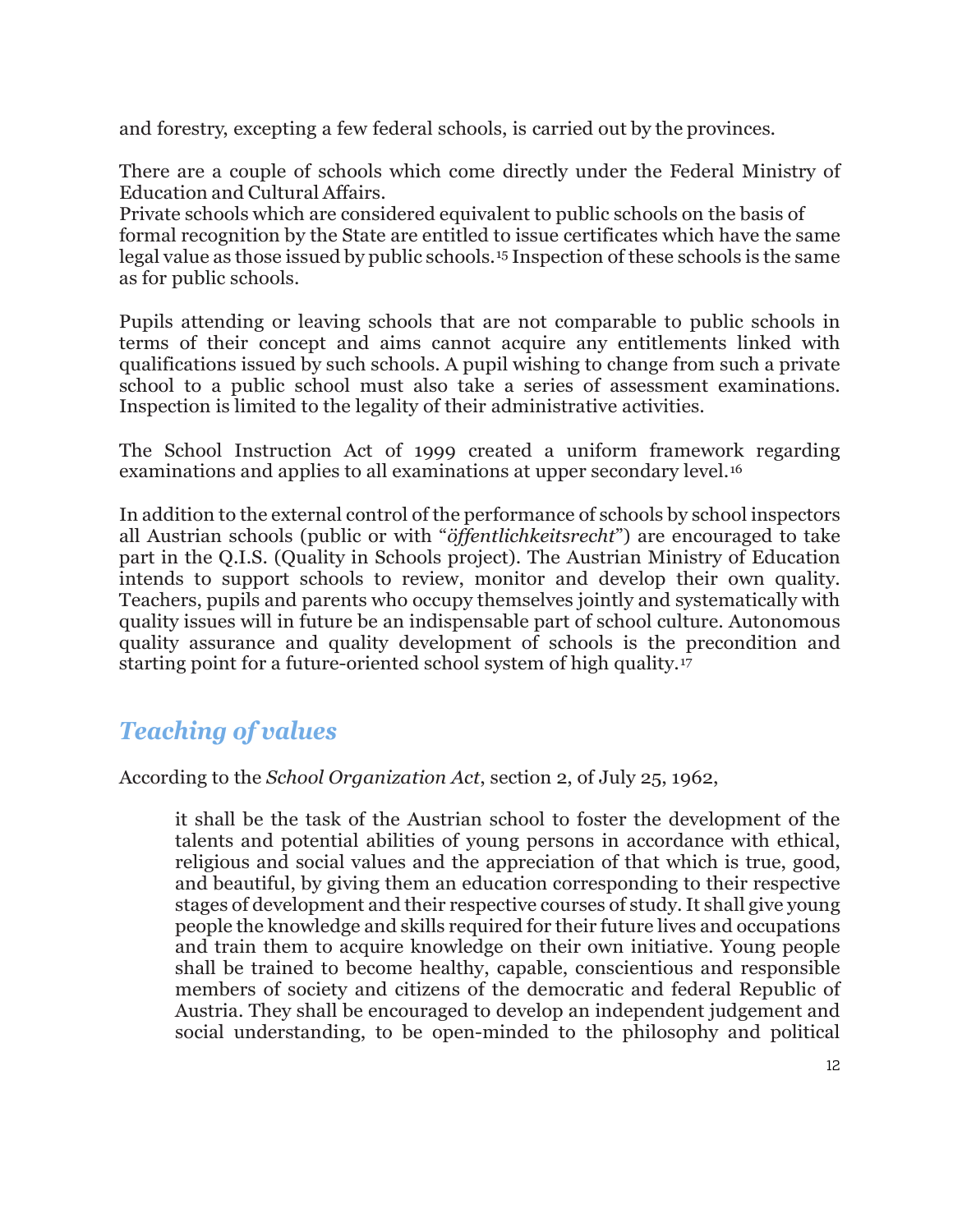thinking of others, they shall be enabled to participate in the economic and cultural life of Austria, of Europe, and of the world, and to make their contribution, in love of freedom and peace, to the common tasks of mankind.[18](#page-14-1)

Religious instruction in the tradition to which a pupil belongs is compulsory; exemptions are granted for those who belong to none.

Since 2005 Art 14/5a of the Federal Constitution provides for certain educational goals and fundamental values common to all Austrian schools.

(5a) Democracy, Humanity, Solidarity, Peace, and Justice, along with Openness and Tolerance toward human beings are fundamental values of the School, on the basis of which the entire People, whatever their origin, social class, or financial background, are provided with the best possible level of education, constantly ensuring and developing the highest possible quality. Through a partnership of pupils, parents, and teachers working together, children and youth will be provided with the best possible mental, spiritual, and physical development, so that they will become healthy, self-aware, happy, success- oriented, dutiful, musical, and creative adults, who are capable of taking responsibility for themselves, their fellow human beings, the Environment, and the succeeding generation, on the basis of social, religious, and moral values. Each youth shall, on the basis of his development and his course of study, be made capable of independent judgment and social awareness, receptive to the political, religious, and world-view thinking of others and able to take part in the cultural and economic life of Austria, Europe, and the World, and in Freedom and Love of Peace to work with others on the common tasks of Mankind.[19](#page-14-2)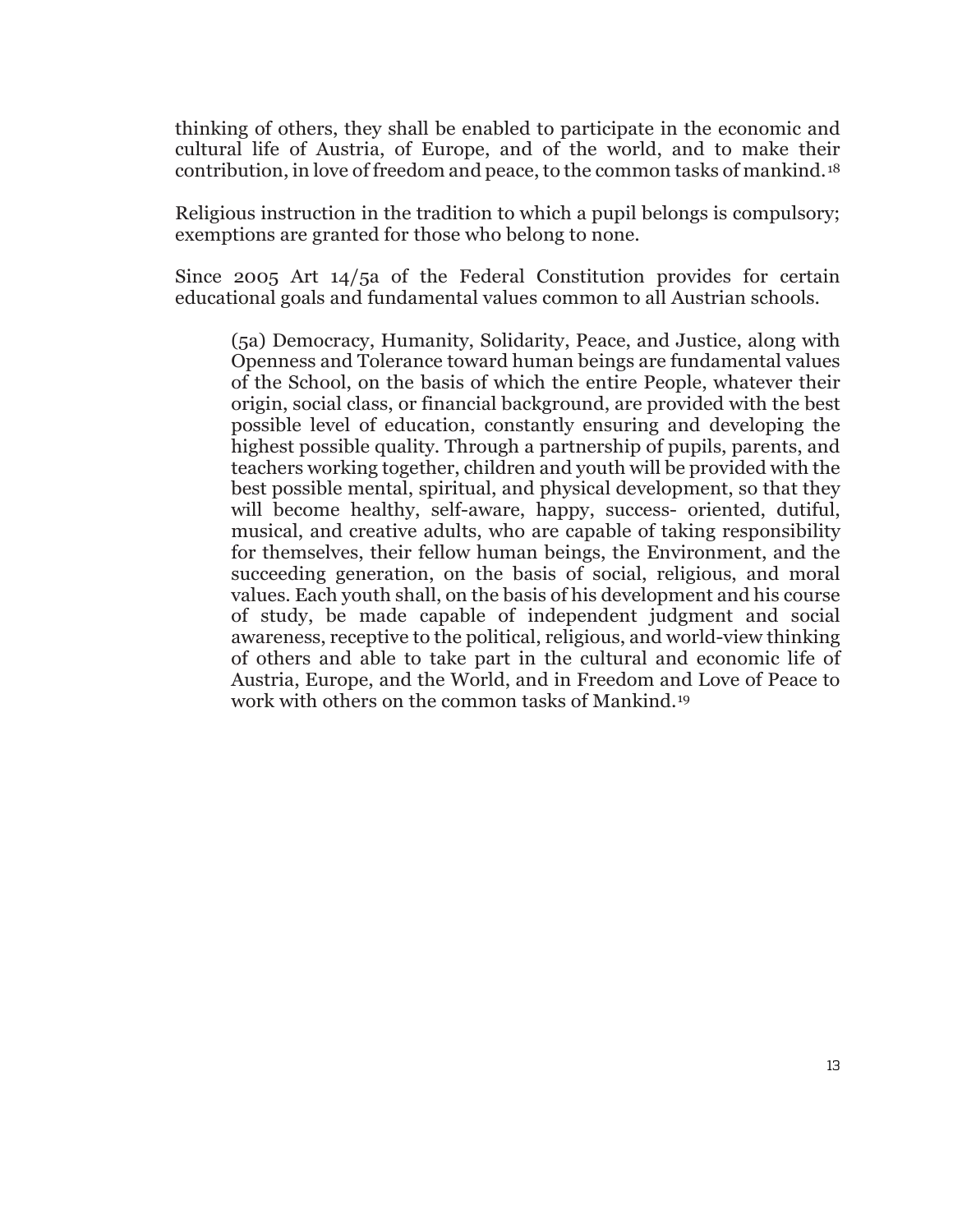## *Endnotes*

- <span id="page-13-0"></span><sup>1</sup> Frank-Rüdiger Jach, *Schulverfassung und Bürgergesellschaft in Europa*, Berlin: Duncker & Humblot, 1999, p. 369.  $\overline{a}$
- <span id="page-13-1"></span><sup>2</sup> Ministry of Education, [www.bmwf.gv.at](http://www.bmwf.gv.at/)
- <span id="page-13-2"></span><sup>3</sup> Siegfried Jenkner, editor, *Das Recht auf Bildung und die Freiheit der Erziehung in Eurpäischen Verfassungen*, Frankfurt/Main (Germany): Info-3-Verlag, 1994, p. 53.
- <span id="page-13-3"></span><sup>4</sup> Jach 1999, 371-72
- <span id="page-13-4"></span><sup>5</sup> [www.eurydice.org](http://www.eurydice.org/)
- <span id="page-13-5"></span><sup>6</sup> walter Berka and Michael Geistlinger, "The Legal Status of Pupils: Austrian Report", in De Groof, J., Penneman, H., *The Legal Status of Pupils in Europe,* Kluwer Law international,The Hague, 1998, p. 269.
- <span id="page-13-6"></span><sup>7</sup> Jach 1999, 372, 382-83
- <span id="page-13-7"></span><sup>8</sup> Berka and Geistlinger 1998, 270
- <span id="page-13-8"></span><sup>9</sup> Jach 1999, 377-80
- <span id="page-13-9"></span><sup>10</sup> Rainer Frankhauser, "Developments of education law on schools in Austria (1993- 1996)"in *European Journal for Education Law and Policy 1*, Kluwer Law International, 1997, p.101.
- <span id="page-13-10"></span><sup>11</sup> Jach 1999, 374-75
- <span id="page-13-11"></span><sup>12</sup> Frankhauser 1997, 106
- <span id="page-13-12"></span><sup>13</sup> Rainer Frankhauser, "The Legal Status of Teachers in Austria", in De Groof, J.(Ed.), *The Legal Status of Teachers in Europe,* Acco, The Hague, 1998b, p. 238.
- <span id="page-13-13"></span><sup>14</sup> Rainer Frankhauser, "Recent developments in legislation on education in Austria, in *European Journal for Education Law and Policy 2*, Kluwer Law International, 1998a, p.61.
- <span id="page-13-14"></span><sup>15</sup> Berka and Geistlinger 1998, 25
- <span id="page-13-15"></span><sup>16</sup> Rainer Frankhauser, "Development of education law in Austria", in *European Journal for Education Law and Policy 3*, Kluwer Law International, 1999, p. 134.